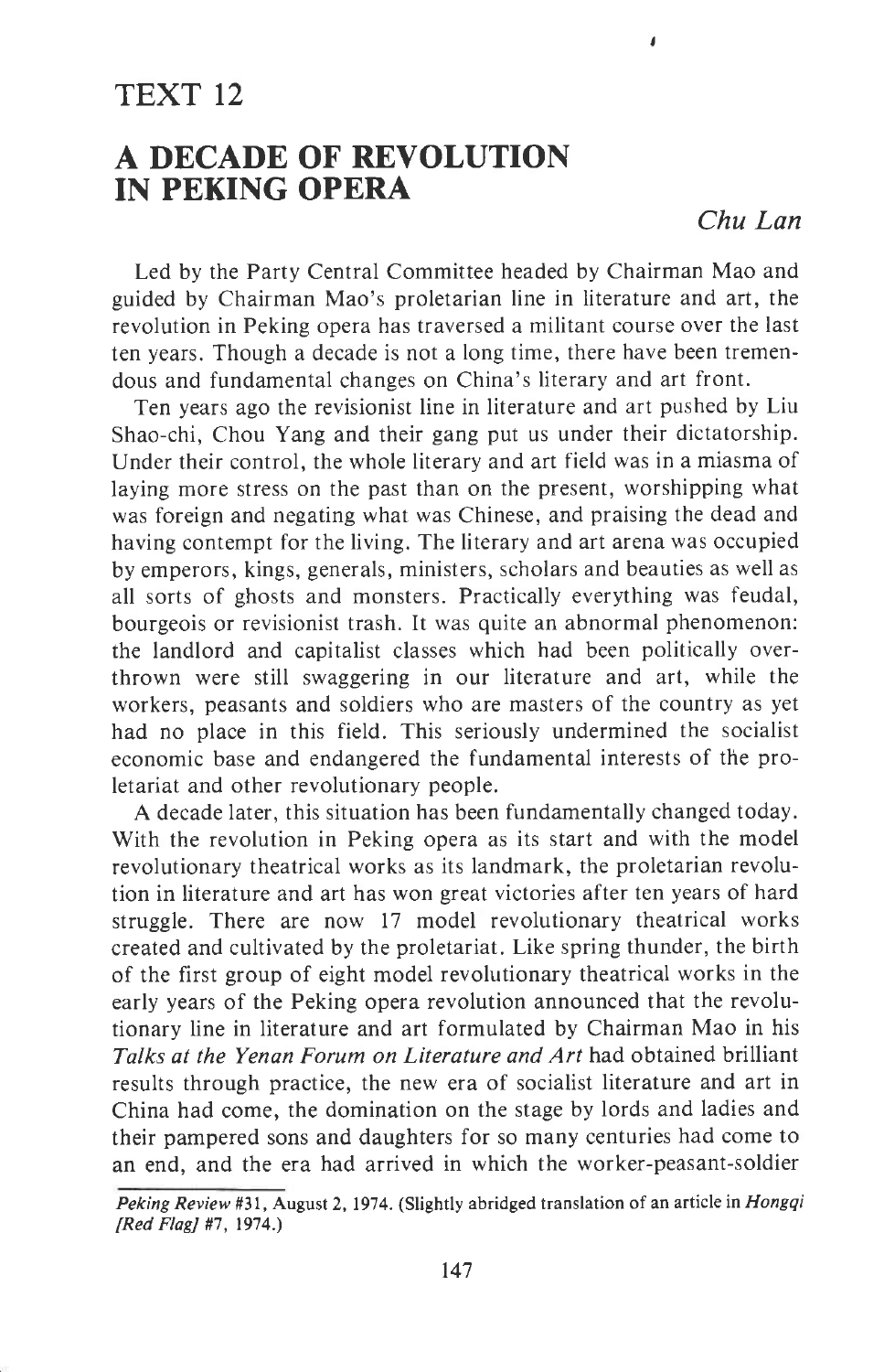heroes lift their heads and occupy the centre of the stage. This was <sup>a</sup> change of great significance in the history of Chinese literature and art.

Following the creation of the eight model revolutionary theatrical works\*, many new ones have been brought forth in the last few years. They are the piano music The Red Lantern with Peking opera singing, the piano concerto The Yellow River, the revolutionary modern Peking operas Song of the Dragon River, Red Detachment of Women, Fighting on the Plains and Azalea Mountain, the revolutionary modern dance-dramas Ode to Yimeng and Children of the Grassland and the revolutionary symphonic music Taking Tiger Mountain by Strategy. Their birth has consolidated and expanded the fruits of this great revolution and further promoted the vigorous development of the movement to create socialist literary and art works throughout the nation. Whether in literature, drama, the cinema, music, fine arts, photography, dancing or *quyi* (ballad singing, story telling and crosstalk), a large number of good or relatively good works have appeared and more and better ones will be created. The tendency in the development of the past ten years has proved that our socialist literature and art are becoming increasingly thriving year after year.

### Revolution in Peking Opera-Strategic Measure to Consolidate the Dictatorship of the Proletariat

The tremendous changes in the last decade are by no means accidental. The revolution in Peking opera in China is determined by the fact that there are still classes, class contradictions and class struggle in the historical period of socialism. This revolution is also an inevitable result of the struggle between Marxism-Leninism and revisionism and a proletarian strategic measure, under the guidance of the Party's basic line, for preventing capitalist restoration and consolidating the dictatorship of the proletariat.

Class struggle at home and abroad tells us that when the proletarian revolution enters the socialist stage, the overthrown classes which are unreconciled to defeat always use their influence in the ideological sphere, formed over a long period, to corrupt and sabotage the socialist economic base and attack the proletariat. The literary and art sphere, in particular, is used by them as a bridgehead for propagating the reactionary world outlook and restoring capitalism. In the course of its allround restoration of capitalism, the Soviet revisionist renegade clique

<sup>\*</sup>The eight model revolutionary theatrical works are the revolutionary modern Peking operas Taking Tiger Mountain by Strategy, The Red Lantern, Shachiapang, On the Docks and Raid on the White Tiger Regiment, the revolutionary modern dance-dramas Red Detachment of Women and The White-Haired Girl and the revolutionary symphonic music Shachiapang.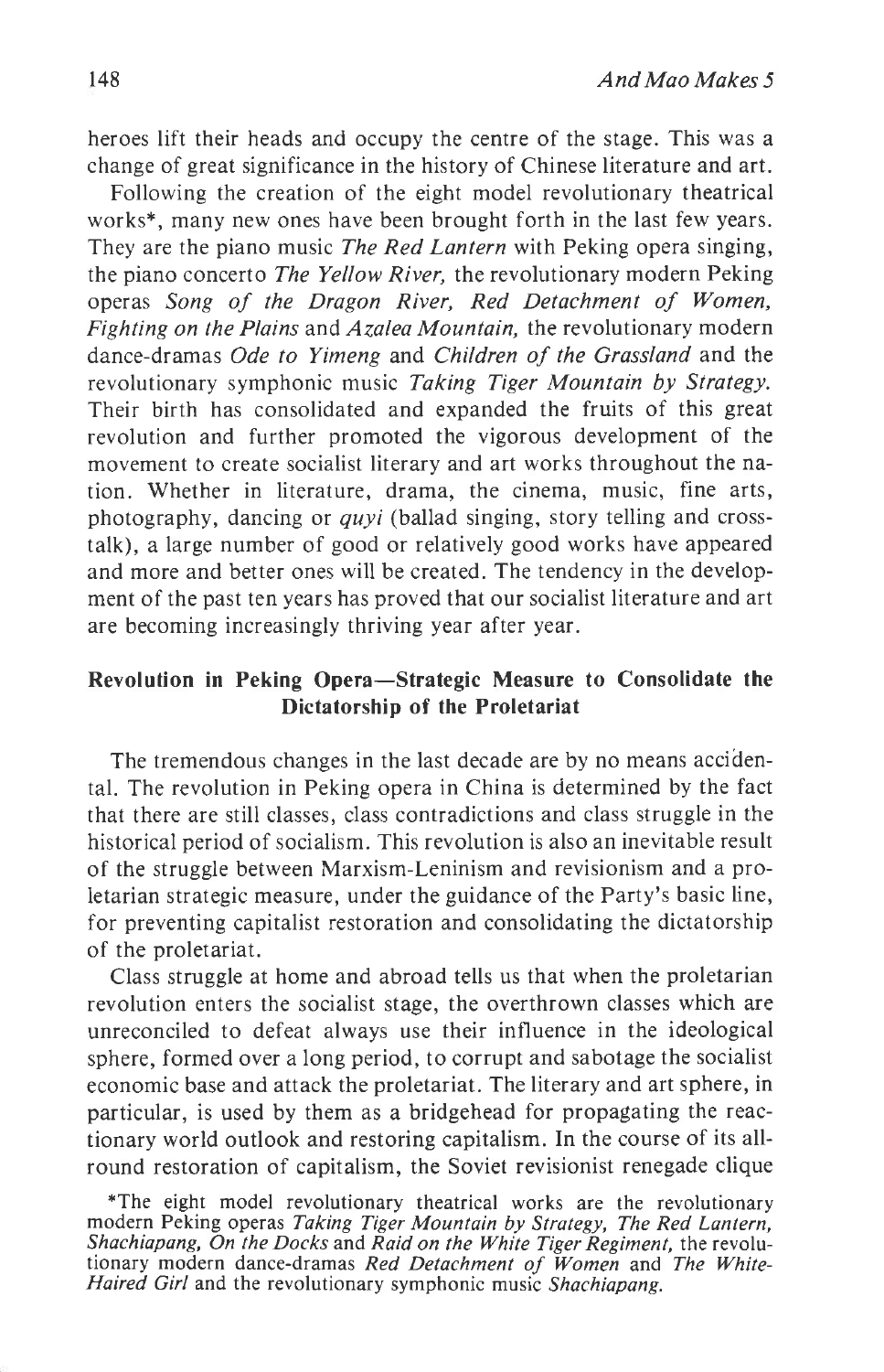has made literature and art an important sector for creating counterrevolutionary public opinion. For the same purpose, representatives of the landlord and capitalist classes in China such as Liu Shao-chi, Lin Piao and their like spared no effort to lay hands on ideology and on literature and art.

These facts show that with socialist revolution on the economic front alone but without a thoroughgoing socialist revolution on the political and ideological fronts, including literature and art, the socialist system is still not consolidated and the dream of the bourgeoisie for a restoration may become a reality. To carry the socialist revolution through to the end and shatter the class enemy's plot for restoration, the proletariat must battle the class enemy tit for tat, firmly occupy the positions of literature and art, attach importance to the class struggle in the ideological sphere and exercise all-round dictatorship over the bourgeoisie in the realm of the superstructure including all cultural spheres.

Chairman Mao has always attached great importance to the socialist revolution in the ideological field and has personally initiated and led all the past major struggles on the literary and art front. At the working conference of the Central Committee at Peitaiho in August 1962 and at the Tenth Plenary Session of the Eighth Central Committee of the Party in September of the same year, Chairman Mao summed up in a profound way the historical experience of the Chinese revolution and the international communist movement, more comprehensively put forward the Party's basic line for the historical period of socialism and called on us never to forget classes and class struggle. In 1963 the international open polemics between Marxist-Leninists and modern revisionists and the socialist education movement which was unfolded on a wide scale in China pushed to a new stage the proletariat's struggle to oppose and prevent revisionism. With the intensified class struggle and the two-line struggle at home and abroad, the struggle between restoration and counter-restoration in the literary and art field become sharper than before.

Against such a historical background and focusing on the existing problems in our drama and other art sectors under the control of the revisionist line in literature and art, Chairman Mao clearly pointed out: "The social and economic base has changed, but the arts as part of the superstructure, which serve this base, still remain a serious problem. Hence we should proceed with investigation and study and attend to this matter in earnest." This set the task for the proletarian revolution in literature and art and pointed out its orientation.

At the call of Chairman Mao, the proletariat first launched a revoiution in the fields of Peking opera, the ballet and symphonic music. In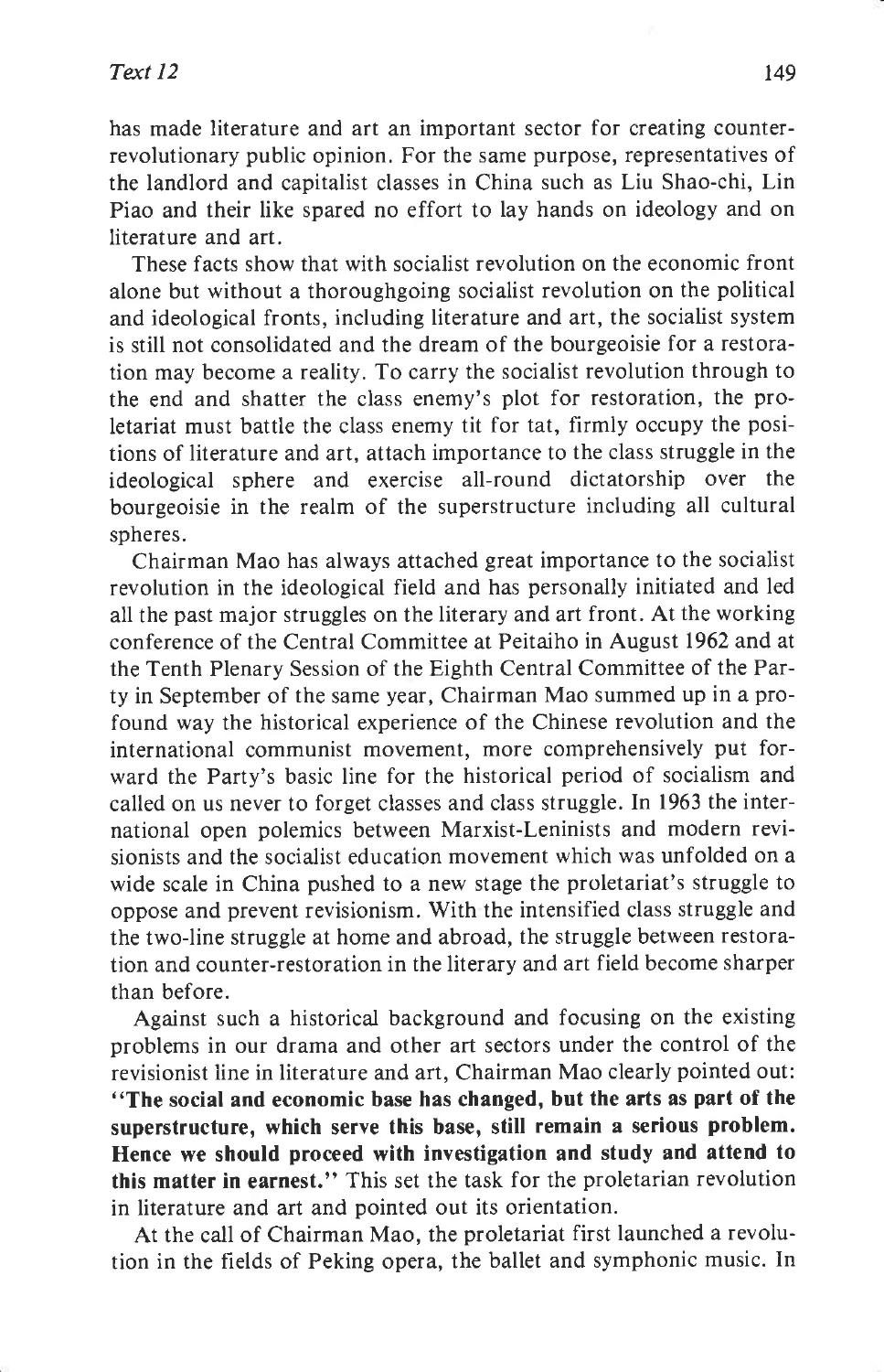July 1964, Comrade Chiang Ching delivered her talk "On the Revolution in Peking Opera" at a forum attended by participants in the Festival of Peking Opera on Contemporary Themes. This important speech is full of the Marxist spirit of going against the tide and has become a declaration of war on the revisionist line in literature and art. For a decade it has always inspired the revolutionary literary and art fighters to march forward victoriously in their struggle to consolidate the dictatorship of the proletariat.

The old Peking opera was a stubborn stronghold of the landlord and capitalist classes in the ideological field. The main content of its repertory may be summarized as feverish propagation of the doctrines of Confucius and Mencius\*. Reactionary ideas such as the "Three Cardinal Guides and Five Constant Virtues\*\*," the "Three Obediences and Four Virtues\*\*\*," "loyalty, filial piety, chastity righteousness" and "loyalty, forbearance, benevolence and love" were all made into images to be praised on the old Peking opera stage. This was the reason why the reactionary rulers of the Ching Dynasty and the

\*The doctrines of Confucius and Mencius refer to the reactionary political The doctrines of Confucials and Medicial Corp. Contractor of the Confucian school represented by Confucius (551-479 B.C.) and Mencius (c. 390-305 B.C.). Stubbornly defending and trying to save the slave system, both opposed social change and advocated returning to ancient times and retrogression. Modified and elaborated by successive rulers from the Han Dynasty onward, the doctrines of Confucius and Mencius had become an ideological weapon for maintaining reactionary rule and the spiritual bondage of the working people for more than 2,000 years in China's feudal society and semi-colonial and semi-feudal society. Even up to the present these doctrines are still used by reactionaries in China and abroad and by chieftains of the opportunist lines in the Party.

\*\*The "Three Cardinal Guides" meant that "the sovereign guides the sub-<br>jects, the father guides the son and the husband guides the wife." That is to say, the sovereign, father and husband had absolute authority to rule, while the subjects, sons and wives could only obey unconditionally. This was said to be the will of Heaven. The three "guides" were, in other words, the political, clan, religious and masculine authorities, the four thickest ropes binding the Chinese people, especially the peasants, for more than 2,000 years.

The "Five Constant Virtues" meant the five so-called eternal principles-"benevolence, righteousness, propriety, wisdom and sincerity." They were the reactionary moral concepts used by the Confucianists to support and regulate the "Three Cardinal Guides."

\*\*\*The "Three Obediences" meant female "obedience to the father and elder brothers when young, obedience to the husband when married, and obedience to the sons when widowed." Women were thus placed under rule by men from cradle to grave.

The "Four Virtues" meant women's virtue, speech, appearance and chores. Specifically, women's virtue meant a woman must know her place and behave and act in every way in compliance with the feudal ethical code. Women's speech demanded that a woman must not talk too much and not be a bore. Women's appearance meant that a woman must pay attention to adorning herself with a view to pleasing the opposite sex. The meaning of women's chores was that a woman must willingly do all the household work.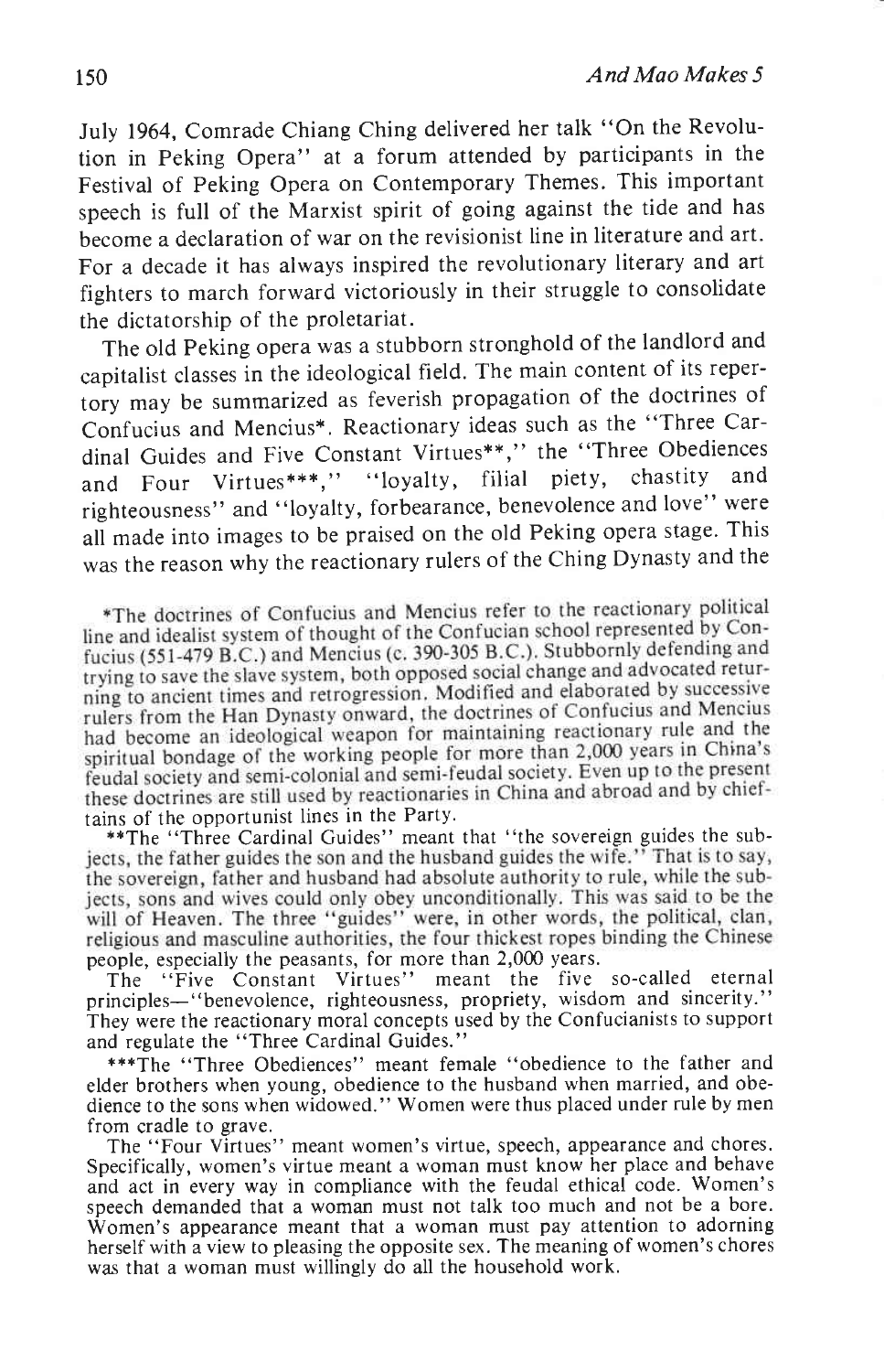later northern warlords and Kuomintang reactionaries all extolled the old Peking opera as "national essence" and "national opera," and the imperialist robbers invading China also praised it to the skies. Though they all said they honoured this opera, it would be more appropriate to say that they made use of it. They used the doctrines of confucius and Mencius spread by the old peking opera to corrupt and poison the minds of the Chinese people and enslave them.

Taking the reactionary class stand, Liu Shao-chi, peng Chen, Chou Yang and their gang turned the peking opera world into an im\_ penetrable and watertight "independent kingdom." They continued to poison the masses with the doctrines of confucius and Mencius on the stage and at the same time used the peking opera form to manufacture one anti-Party and anti-socialist poisonous arrow after another. could such absurd and strange things be allowed to go on? Certainly not. If they were tolerated, it would have meant permitting them to undermine the foundation of socialism and letting china return to the dark semicolonial and semi-feudal society. That is what the chinese people will never tolerate.

The selection of Peking opera as the place to make a breakthrough by the proletarian revolution in literature and art is itself a major struggle to criticize the doctrines of Confucius and Mencius; it aims at dismantling the spiritual props on which the reactionary classes have relied for centuries to create a hell on earth. Capturing the stubborn fortress of the old Peking opera makes it possible for us to accumulate experience in struggle and promote the revolution in other fields of literature and art and the superstructure as a whole, so that it will conform to the socialist economic base and help consolidate and develop this base.

#### Laying the Foundation for Developing Proletarian Literature and Art

The tremendous changes in the last decade have not been easily won. The revolution in Peking opera is the first great campaign of the socialist revolution on all fronts in the realm of the superstructure over the last ten years. The difficulties and obstacles it met and the efforts it exerted were exceptionally large. This is a thoroughgoing revolution to firmly eliminate exploiting-class literature and art and energetically foster proletarian literature and art, the first of its kind in history. How to overcome the old Peking opera and its influence in people's minds, how to create an entirely new revolutionary Peking opera and how to make the heroic figures of the workers, peasants and soldiers firmly occupy the stage-the solution of a series of such questions had no precedents to follow. It should be noted that after painstakingly fostering Peking opera on the stage for 100 or 200 years, the landlord and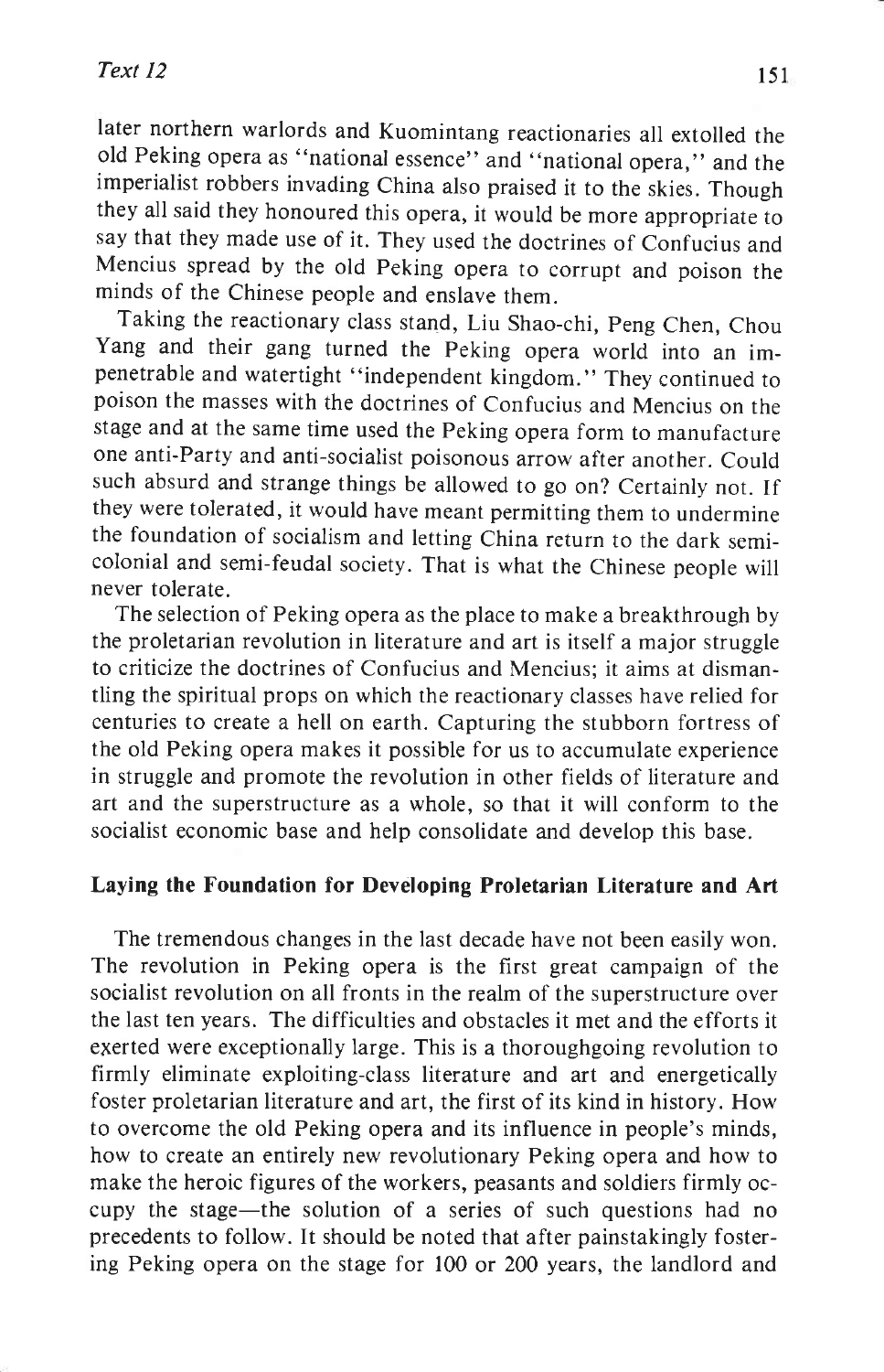capitalist classes had turned the old Peking opera into a dramatic art with the highest technical and artistic skills in China. Therefore, it was certainly no easy job for the proletariat to remould it, surpass it and overwhelm it in the shortest possible time,

Whether the proletariat can firmly occupy the positions of literature and art or not depends on the creation of model theatrical works with "the unity of revolutionary political content and the highest possible perfection of artistic form." Only with such model theatrical works can we convince people and firmly occupy the positions. From the very beginning, therefore, the struggle between the occupation and antioccupation in the revolution in Peking opera raged around the model revolutionary theatrical works. In the face of this revolution, Liu Shaochi, Peng Chen, Chou Yuang and their gang who represented the interests of the bourgeoisie considered it a big calamity for themselves and vented their anger against it. Making use of that part of the power they had usurped, they spared no effort to sabotage, openly or secretly, the revolution by every vicious means. Every step forward by the revolution at the time was made through struggle; the process of creating every model revolutionary theatrical work was a history of soul-stirring struggles. But new-born things are unconquerable. The proletariat triumphing over the bourgeoisie in the literary and art field is an irresistible law of history.

Shouldering the historical mission, Marxists leading a group of revolutionary literary and art fighters boldly pressed forward and'blaz' ed the trail, waging extremely arduous struggles, politically and artistically. In every model theatrical work, from script writing to stage production, from every rhythm in the music and singing to every dance movement, every detail was repeatedly revised and improved and carefully polished. The proletariat persevered in setting high standards and strict demands on the model revolutionary theatrical works because the latter would lay the foundation for developing socialist literature and art. The strength of models is unlimited, and the strength of the model revolutionary theatrical works will always inspire us to triumphantly march forward along Chairman Mao's revolutionary line in literature and art.

The central issue in creating model revolutionary theatrical works lies in wholeheartedly portraying typical proletarian heroes in the best possible way. Historically, which class' heroic images should be created and which class' representatives should be the masters of the stage reflect in a concentrated way the political struggle in literature and art and constitute the main indication showing which class' political line they serve. The revolution in Peking opera calls for emphasis on portraying the artistic images of the proletarian heroes, making the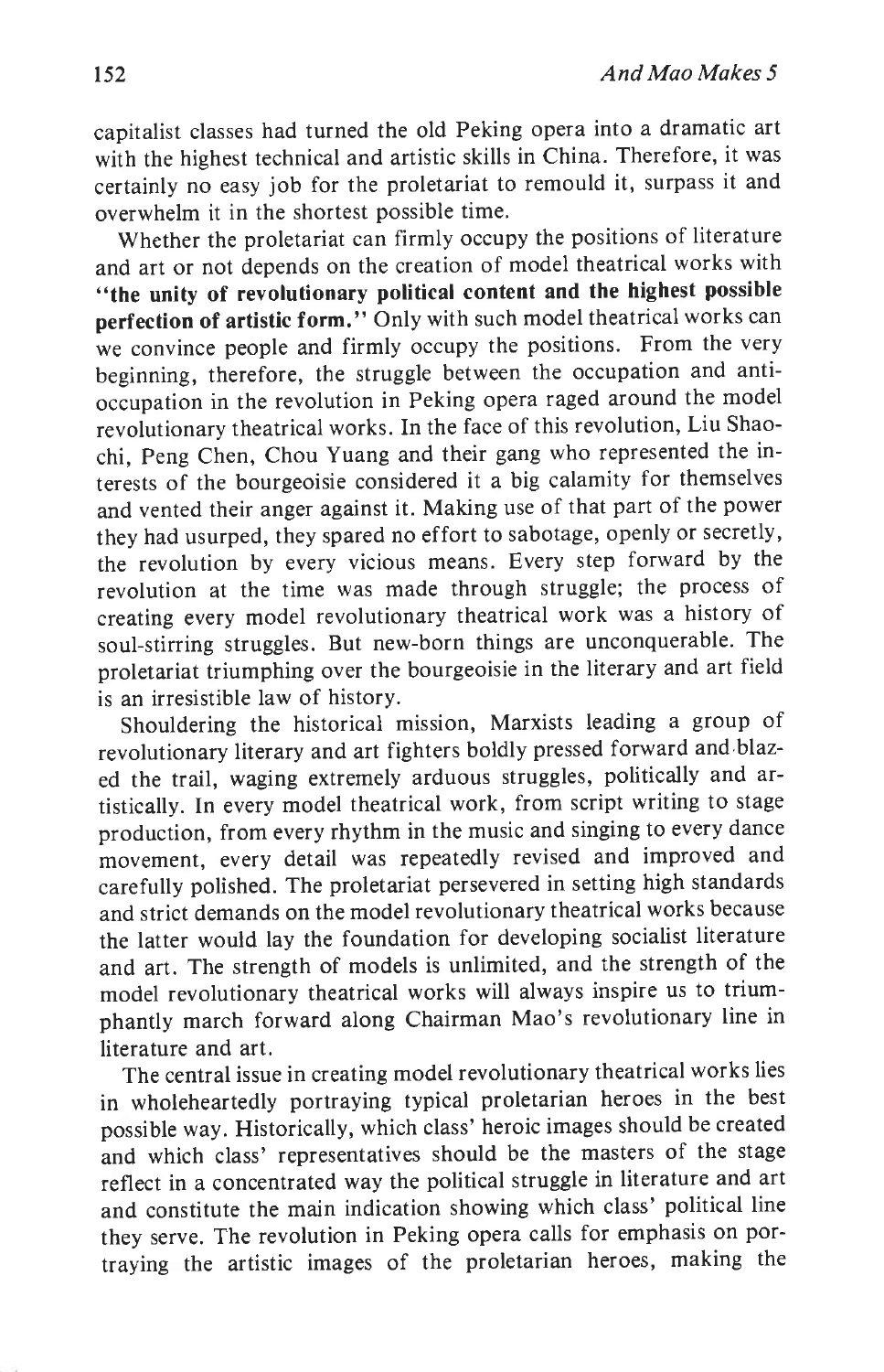workers, peasants and soldiers the masters of the stage, reversing the history which had been reversed by the landlord and capitalist classes for many centuries, and thus restoring the truth of history. The proletariat has clearly put forward portraying typical proletarian heroes as the fundamental task of socialist literature and art. This draws a basic line of demarcation between our literary and art movement and that of all exploiting classes in the past.

The revolution in Peking opera has proved in practice the following: only by portraying typical proletarian heroes well can we use Marxism-Leninism-Mao Tsetung Thought to criticize the doctrines of Confucius and Mencius in literature and art and transform the world in the image of the proletariat. only by portraying typical proletarian heroes well can we present on the stage the revolutionary struggle of the chinese people under the leadership of the Chinese Communist party, sing the praises of the great victories won by chairman Mao's revolutionary line in the different revolutionary periods and on various fronts, and inspire the masses to push forward the advance of history. Only by portraying typical proletarian heroes well can we exercise proletarian dictatorship over the bourgeoisie in literature and art. Adhering to this basic task means adhering to the orientation that literature and art should serve the workers, peasants and soldiers. This is a question of principle on which we must never waver.

The question of how to work out a good solution in inheriting the artistic form of Peking opera and introducing changes in it is a major issue closely related to portraying typical proletarian heroes. The peking opera had always been used to depict old times and characters of the past. It can easily be used to depict negative characters, but there are numerous difficulties when it is used to portray the new era and new characters. The revolution in the ideological content of peking opera inevitably necessitates basic reforms in its artistic form. A good solution to this question will ensure firm occupation of the peking opera stage by the images of worker-peasant-soldier heroes, while an unsuccessful solution will bring about the reappearance of emperors, kings, generals and ministers and scholars and beauties.

It is obviously going against revolution to adopt the reformist method of putting "new wine in old bottles" with regard to old Peking opera's artistic form. If the worker-peasant-soldier heroes of our time were made to sing the old tunes and melodies suited to the ancient people and imitate the behaviour and movements of the dead, it would inevitably distort the new life and discredit the new characters. on the other hand, it would also be going up a blind alley by completely throwing overboard the special artistic features of peking opera and adopting <sup>a</sup>nihilist attitude. To put the Peking opera's artistry in singing, acting,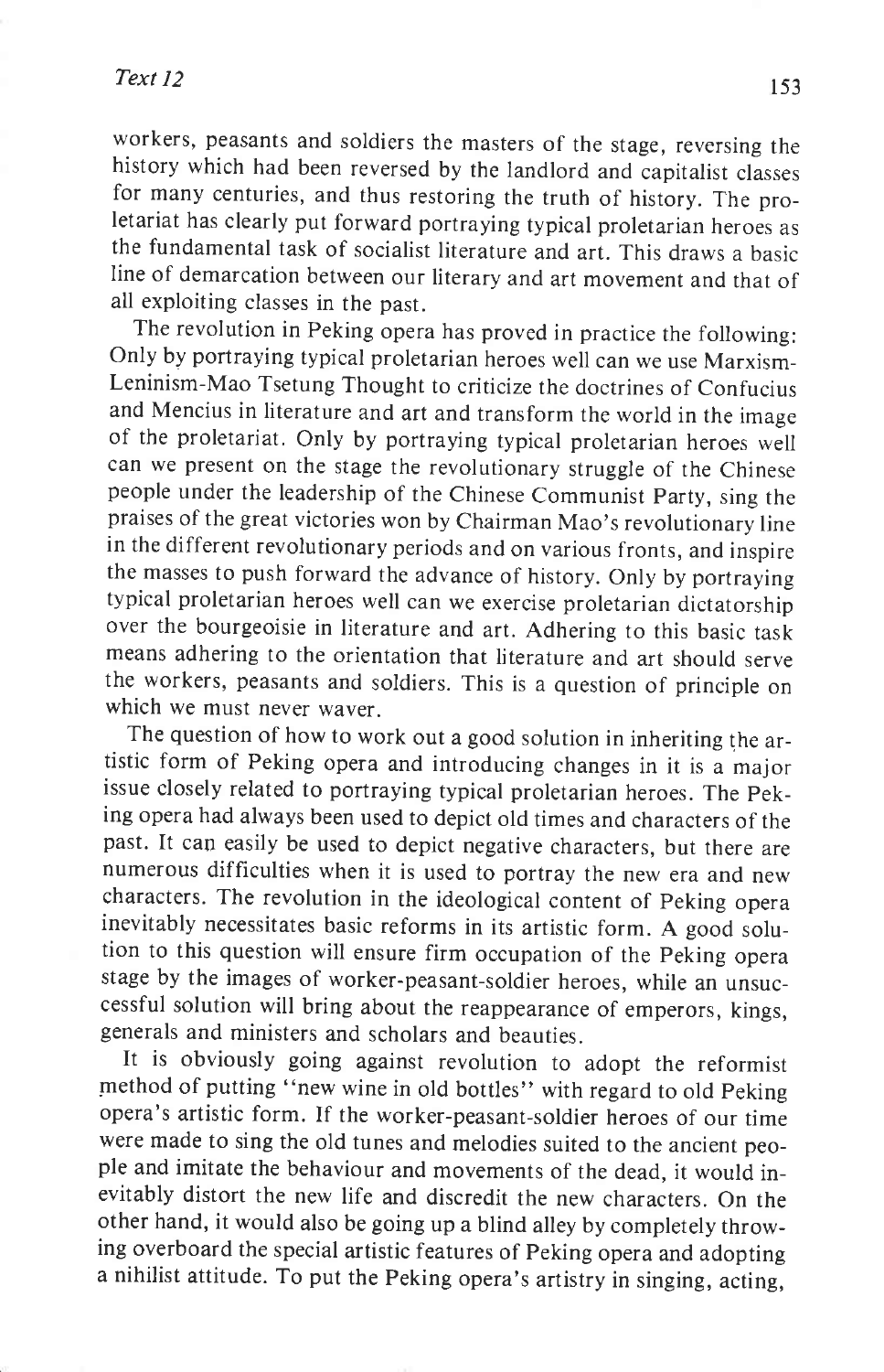dialogue and acrobatics in the service of portraying proletarian heroic images, it is necessary to proceed from life, do away with the old tunes and melodies and critically assimilate and remould whatever is useful.

The revolution in Peking opera over the past decade has adhered to the principles of "making the past serve the present and foreign things serve China" and "weeding through the old to bring forth the new," and has correctly solved the question of critically inheriting the Peking opera's artistic form and creating a new one. The past and the present, foreign and Chinese, and weeding through the old and bringing forth the new are examples of the unity of opposites. They manifest the relationship that puts destruction first, and in the process there is construction. "There is no construction without destruction. Destruction means criticism and repudiation; it means revolution." The musical and dance images of proletarian heroes in the model revolutionary theatrical works all result from critically inheriting and remoulding the useful elements of the art of the old Peking opera and creating something new. In composing the arias for every heroic character, we have revolutionized the traditional melodies and singing and succeeded in bringing forth the powerful spirit of our era while carrying forward the special artistic features of the Peking opera's melodies.

Today the masses-men and women, old and young, professionals and amateurs-all like learning and singing melodies from the model revolutionary theatrical works; the powerful and inspiring tunes sung by our heroic characters have now spread to all parts of' our motherland. Could the so-called "most excellent" singing portions of the old Peking opera spread as far and wide as those of our model revolutionary theatrical works? Facts have convincingly proved that our model revolutionary theatrical works have triumphed artistically over the old Peking opera, overwhelmed it and opened for the proletariat the revolutionary road of critically inheriting and remoulding classical artistic forms.

Through sharp class struggle and arduous artistic practice in the last decade, the revolution in Peking opera has gradually trained a contingent of proletarian literary and art workers. They fight together with the revolutionary literary and art workers on the musical and dance fronts and, together with spare-time worker-peasant-soldier literary and art workers, constitute the main force of the proletarian revolution in literature and art. Contingents of proletarian literary and art workers are formed through revolutionary and artistic practice. The contingent trained in the course of the revolution in Peking opera far excels that trained by the old art colleges and schools in the past both in political and ideological level and in artistic standard. This shows that "learning warfare through warfare" should be our main road and method for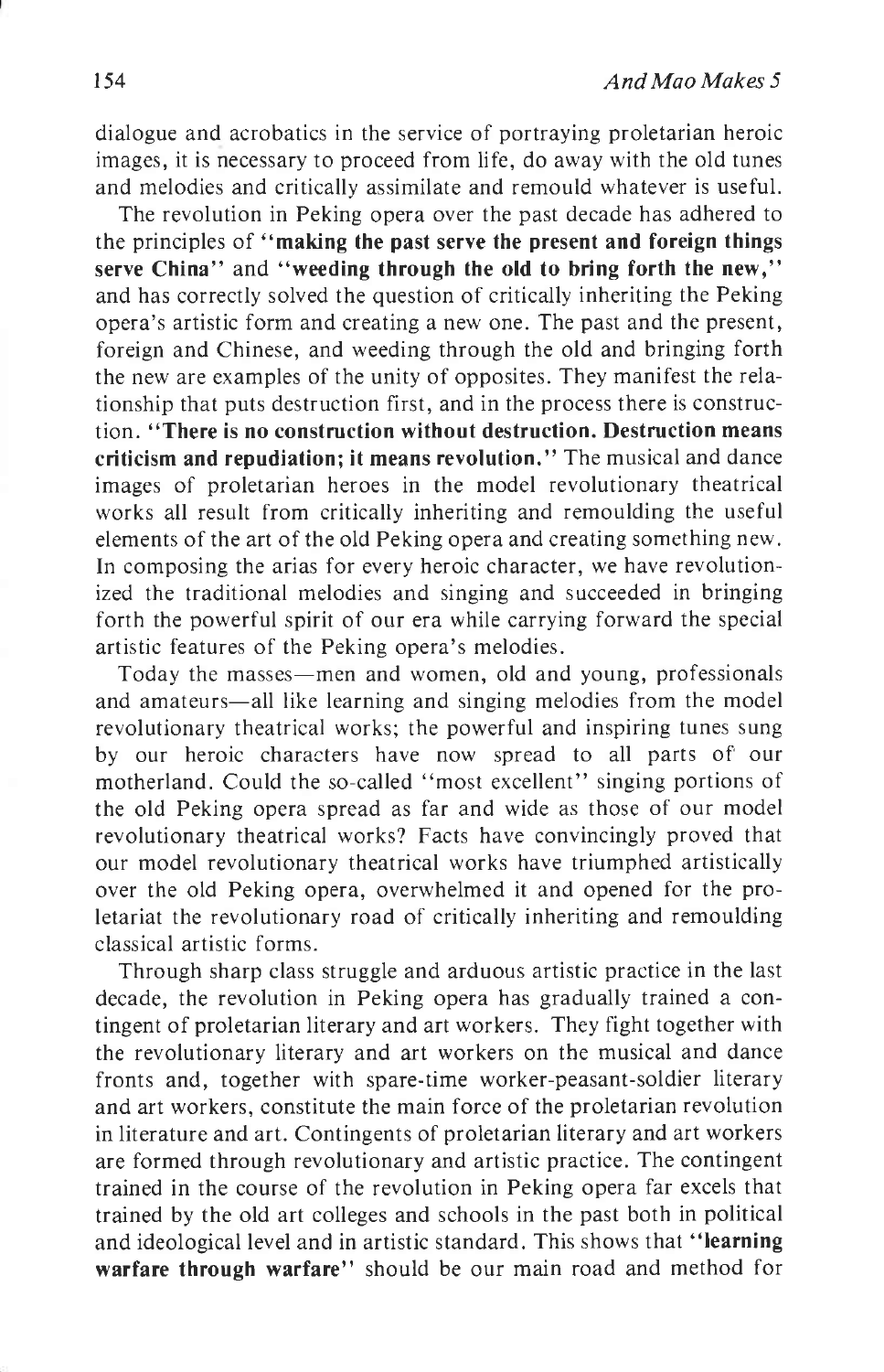training contingents of literary and art workers. From now on, we should continue persevering in forming, uniting and expanding our contingents in the course of struggle. As long as we pay close attention to building up our contingents ideologically and organizationally in the course of struggle, seriously remould their world outlook and conception of literature and art, and attach importance to ideas guiding creation, we can surely develop and expand the ranks of proletarian literary and art workers.

China's proletariat now has its own model theatrical works, experience in creating them and contingents of literary and art workers. This has laid a firm foundation and opened a broad road for proletarian literature and art. In the literary and art movement under the leadership of the Party, the last decade may be said to have been the pioneering period of proletarian literature and art. Reviewing the history of mankind's literature and art, we see how many years it took the exploiting classes to create their own literature and art. The feudal class took thousands of years and the bourgeoisie hundreds of years, yet only a limited number of representative works have been handed down. By the time capitalism reached the stage of imperialism, there was complete decadence and decline. The literary and art field is filled with such degenerate rubbish as the modernist school, fauvism and strip-tease. The essence of this numerous and varied junk is to poison and benumb the minds of the people. Besides continuing to develop this vicious garbage, the Soviet revisionist renegade clique has in recent years shouted loudly about writing on the "theme of military patriotism" to promote militarism so as to serve its expansionism and aggression against the territories of other countries and create public opinion for its struggle for world hegemony.

Like their social and ideological systems, the literature and art of imperialism and social-imperialism resemble a dying person who is sinking fast, or like the sun setting beyond the western hills. They can no longer produce works worth anything. Contrasting our last decade with the thousands of years or hundreds of years of the landlord and capitalist classes, we find that "the landscape here is beyond compare."

## Carrying the Revolution in Literature and Art Through to the End

While victory has been won through struggle, there will still be struggle after victory. Although the proletariat has smashed the interference and sabotage by Liu Shao-chi, Lin Piao and their like, occupied the positions in Peking opera and won great victories, the struggle between occupation and counter-occupation in the field of literature and art has not ended. Amid the present reactionary trend of thought trying to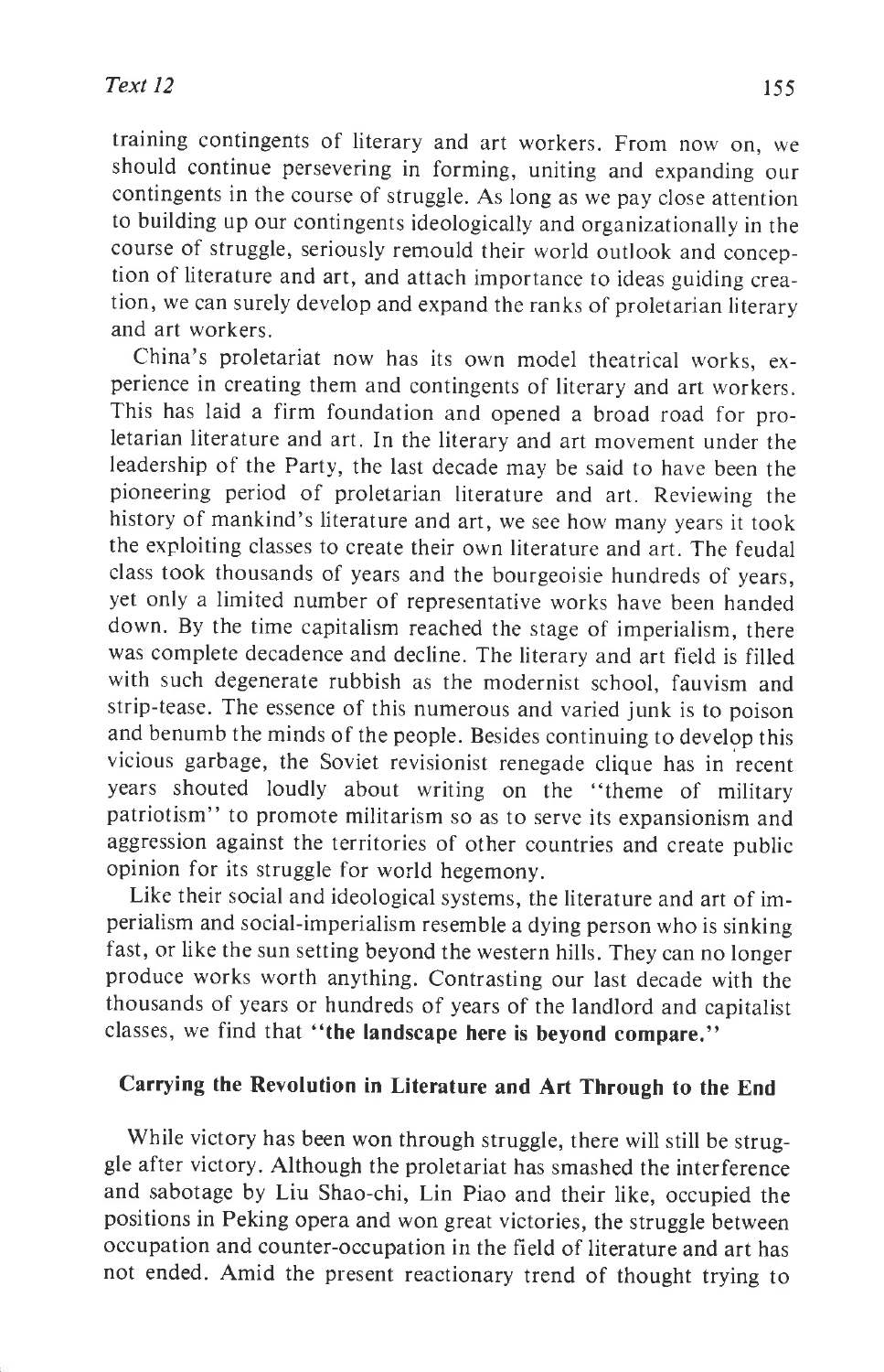negate the Great Proletarian Cultural Revolution, there are a handful of people who are pointing the spearhead of their attack against the Peking opera revolution.

Some say that " 'The fundamental task' is not proper." To make portraying typical proletarian heroes the fundamental task of socialist literature and art is the inevitable demand of the workers, peasants and soldiers in this field after they have become masters of the country and meets the needs of consolidating the proletarian dictatorship. But some people have gone so far as to consider it "improper" and describe it as "mixing the means with the goal of literature and art." This is an absurd argument! Throughout the ages, every class has used literature and art to portray the images of its own heroes and propagate its own world outlook so as to remould the world in its own image. When the stage is dominated by the images of heroes of a certain class, it means that class exercises dictatorship in literature and art. When some people disparage portraying typical proletarian heroes as one of the "literary and art means" and even make the slander that current literary and art creation "suffers from the 'fundamental task,' " they simply are trying to negate the occupation of the stage by workers, peasants and soldiers and making a wild counter-attack against the proletarian line in literature and art.

We should like to ask: When the emperors, kings, generals, ministers, scholars and beauties ruled the old stage for several centuries, did these people ever say this was "improper"? When, under the rule of the revisionist line in literature and art in the past, poisonous plays dominated the stage and ghosts and monsters danced on it, why didn't they say anything about "improper"? Now, soon after the heroic images of the workers, peasants and soldiers have mounted the stage, they shout that things are "improper." This contrast reveals that what they consider "proper" is to put back on the stage the representatives of the landlord and capitalist classes, who were driven from it, and restore their domination.

There are others who say that "the standards of the model theatrical works are too high and they drive the others off the stage." Are "the standards too high"? Every class has its own political and artistic standards. They want us to give up the proletariant political standards. Doesn't this mean preserving the legitimate positions for feudal, bourgeois and revisionist literature and art? They want us to lower proletarian artistic standards. Doesn't this mean encouraging the production of rough and slipshod works and providing chances for the bourgeoisie to counter-attack. The so-called "standards are too high" is only a pretext to attack the model revolutionary theatrical works. Since these works came to the stage, they have indeed driven feudal, bourgeois and revi-